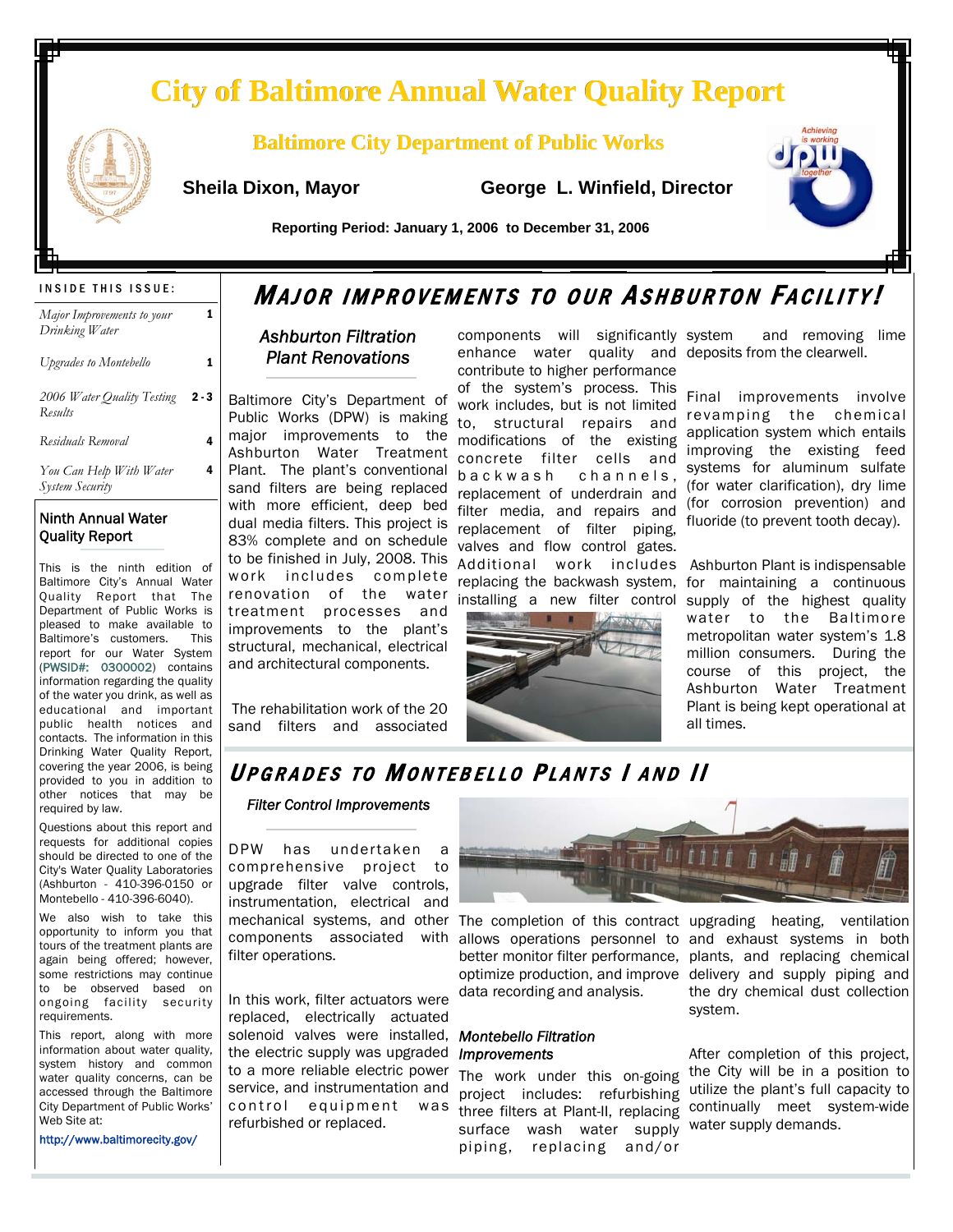### *the City 150,000 analyses...*  MICROBIOLOGICAL CONTAMINANTS *Turbidity*  **TURBIDITY** TOTAL COLIFORMS 0 The presence of coliform bacteria in more than 5% of monthly samples will exceed the MCL. Highest monthly percentage of positive samples: 0% Highest monthly percentage of positive samples: 0% *Naturally present in the environment.*  FECAL COLIFORMS and *E. COLI* 0 A routine sample and a repeat sample are total coliform positive, and one is also fecal coliform or *E. Coli* positive. Highest monthly percentage of positive samples: 0% Highest monthly percentage of positive samples: 0% *Human and animal fecal waste.*  **SUBSTANCE MCLG MCLC ASHBURTON PLANT MONTEBELLO PLANT MAJOR SOURCES** Term / Abbreviation Definition Definition What it Means **PPM** Parts per million 1 ppm is the same as one drop in 10 gallons of water. **PPB** Parts per billion 10,000 gallons of water. HLD **Highest Level Detected** Same MCL MAximum Contaminant Level The highest level of a contaminant allowed by health regulations established by the Environmental Protection Agency. MCLG MOLE Maximum Contaminant Level Goal Health related goals. The MCL is set as close to this "goal" as possible but with consideration to achievability and cost. NTU Nephelometric Turbidity Units Units of measurement used to report the level of turbidity or "cloudiness" in the water. Action Level **If the "Action Level"** for a particular contaminant is exceeded, a response that may include additional treatment steps and / or public education may have to be initiated by the water system. TT TREAD TREATMENT TECHNIQUE A "Treatment Technique" is a required process that is intended to reduce the amount of a specific contaminant in drinking water. pCi/L picoCuries per Liter A measure of the level of radioactivity in the water. *TERMS AND ABBREVIATIONS — What They Mean in Plain English*  TURBIDITY Relates to a condition where suspended particles are present in the water. Turbidity measurements are a way to describe the level of "cloudiness" of the water. TOTAL / FECAL COLIFORMS Indicator Bacteria Type of bacteriological tests routinely used to determine if contamination has occurred in a drinking water system. MRDL Maximum Residual Disinfectant Level Disinfectant level beyond which some people may experience irritating effects. Based on running annual average of monthly averages of distribution system samples computed quarterly. *Coliform bacteria indicate the organisms During 2006, the City performed approximately 150,000 water quality analyses as part of a continuous effort to 2006, the City performed 150,000 water quality analyses as part a continuous effort to*  assure the water you drink meets or exceeds regulatory standards. The water is analyzed for over 90 different drinking water contaminants. A summary of the finished water quality results is provided below. The data represent the most recent testing done in accordance with the requirements of EPA's Water Testing Regulations and were the only *regulated substances found in your drinking water. regulated substances found in your drinking water.*

*BALTIMORE CITY WATER QUALITY REPORT FOR 2006* 

*During 2006, performed approximately water quality* 





*potential presence of disease-causing* 

*measurements are a way to describe the level of "cloudiness" of the water* 

 *Lead and Copper Testing was last required in 2006. That evaluation involved 53 "tier 1" or high risk homes.* 

## TURBIDITY1 None Treatment HLD LOWEST % HLD LOWEST % Soil run-off. *Filtration* 0.14 NTU 100 0.28 NTU 100 100 *1. Turbidity cannot exceed 1 NTU and must be less than or equal to 0.30 NTU in at least 95% of measurements taken each month. Lowest % is*

**SUBSTANCE SUBSTANCE MCLG MCL ASHBURTON PLANT ASHBURTON PLANT MONTEBELLO PLANTS MONTEBELLO PLANTSMAJOR SOURCES MAJOR SOURCES**

*the lowest percentage of monthly filtered water turbidity samples less than 0.30 NTU.* 

## LEAD AND COPPER TESTING

*Lead and copper testing was last required by regulatory standards in 2006. During that year, the testing involved 53 "tier 1" or high risks homes. To determine compliance, the 53 test results were arranged from the lowest value to the highest. The 90th percentile value is identified by : 53 x 0.9 = 47.7. Therefore, the 48th value , arranged from lowest to highest, must be below the "action level" for lead and copper. Our system met this compliance standard.*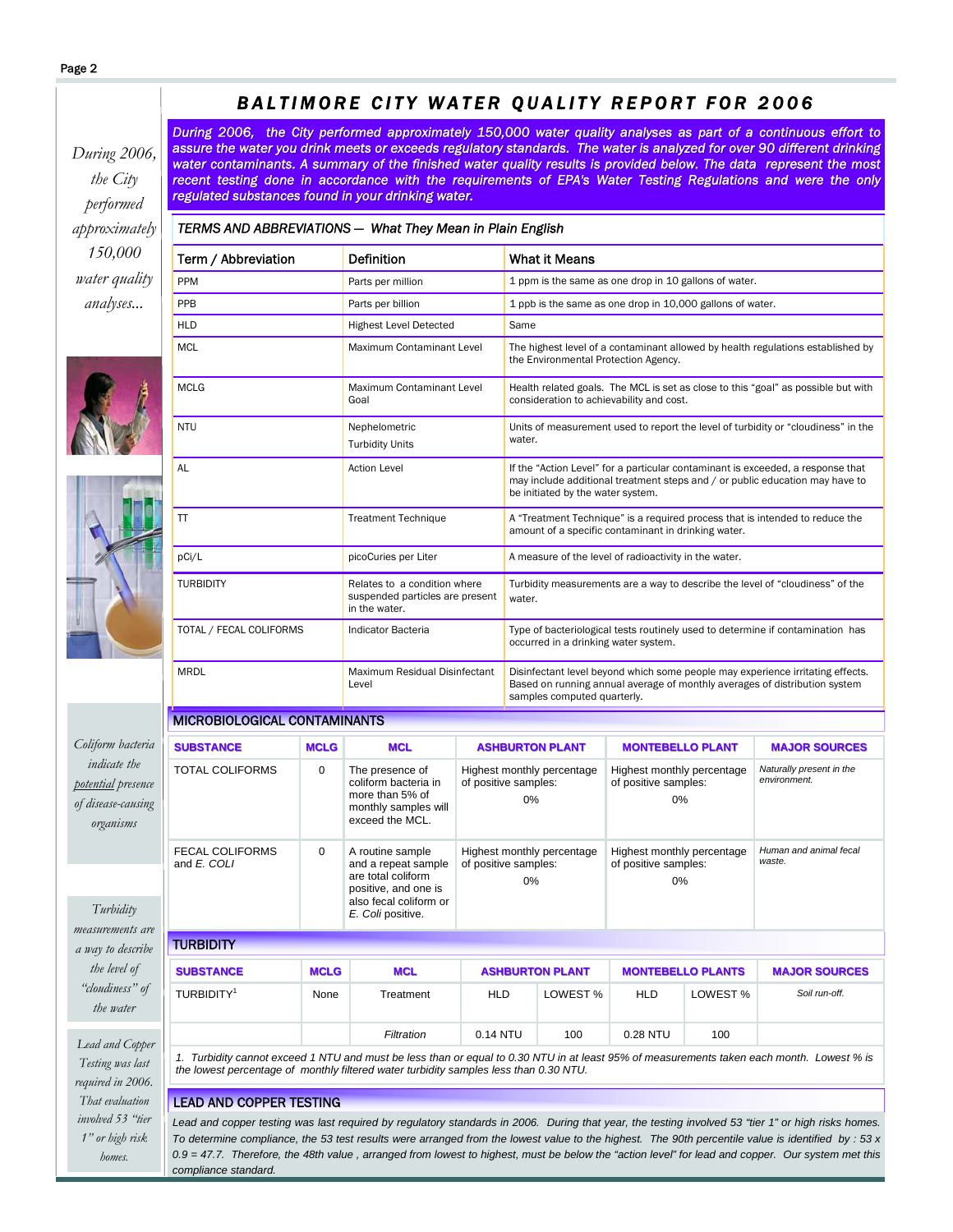| <b>LEAD AND COPPER TESTING RESULTS (2006)</b>                                                                                                                                      |                             |                               |                                                                  |                        |                        |                                                                          |                            |                                                             |                   |                                                                                                                                                                              |                                                                                                              |                                                                                          |                                  |  |  |
|------------------------------------------------------------------------------------------------------------------------------------------------------------------------------------|-----------------------------|-------------------------------|------------------------------------------------------------------|------------------------|------------------------|--------------------------------------------------------------------------|----------------------------|-------------------------------------------------------------|-------------------|------------------------------------------------------------------------------------------------------------------------------------------------------------------------------|--------------------------------------------------------------------------------------------------------------|------------------------------------------------------------------------------------------|----------------------------------|--|--|
| <b>SUBSTANCE</b>                                                                                                                                                                   |                             | <b>ACTION</b><br><b>LEVEL</b> |                                                                  | <b>90TH PERCENTILE</b> |                        | SAMPLE RESULTS GREATER THAN ACTION<br><b>LEVEL</b>                       |                            |                                                             |                   | To minimize your exposure to lead and copper, if the tap<br>has not been used for several hours, it is recommended<br>that you flush your tap for at least 30 seconds before |                                                                                                              |                                                                                          |                                  |  |  |
| LEAD                                                                                                                                                                               |                             | 15 ppb                        |                                                                  | 12 ppb                 |                        |                                                                          |                            | 3                                                           |                   |                                                                                                                                                                              | using water for drinking or cooking and don't consume<br>hot water from the tap. To conserve water, consider |                                                                                          |                                  |  |  |
| <b>COPPER</b><br>1,300 ppb                                                                                                                                                         |                             |                               | 209 ppb                                                          |                        | 0                      |                                                                          |                            | keeping a container of drinking water in your refrigerator. |                   |                                                                                                                                                                              |                                                                                                              |                                                                                          |                                  |  |  |
| <b>INORGANIC CONTAMINANTS</b>                                                                                                                                                      |                             |                               |                                                                  |                        |                        |                                                                          |                            |                                                             |                   |                                                                                                                                                                              |                                                                                                              |                                                                                          |                                  |  |  |
| <b>SUBSTANCE</b><br><b>MCLG</b>                                                                                                                                                    |                             |                               | <b>MCL</b>                                                       |                        | <b>ASHBURTON PLANT</b> |                                                                          | <b>MONTEBELLO PLANTS</b>   |                                                             |                   |                                                                                                                                                                              | <b>MAJOR SOURCES</b>                                                                                         |                                                                                          |                                  |  |  |
|                                                                                                                                                                                    |                             |                               |                                                                  | <b>HLD</b>             | <b>RANGE</b>           |                                                                          | <b>HLD</b><br><b>RANGE</b> |                                                             |                   |                                                                                                                                                                              |                                                                                                              |                                                                                          |                                  |  |  |
| <b>BARIUM</b>                                                                                                                                                                      | 2 ppm                       |                               |                                                                  | 2 ppm                  | $<$ 0.02 ppm           | $< 0.02$ ppm                                                             |                            | $0.03$ ppm                                                  | $0.02 - 0.03$ ppm |                                                                                                                                                                              |                                                                                                              | Discharge of drilling wastes & metal refineries;<br>erosion of natural deposits.         |                                  |  |  |
| <b>NITRATE</b><br>(AS NITROGEN)                                                                                                                                                    |                             | 10 ppm                        |                                                                  | 10 ppm                 | 1.99 ppm               |                                                                          | 1.45 - 1.99 ppm            | 2.38 ppm                                                    |                   |                                                                                                                                                                              | $1.02 - 2.38$ ppm                                                                                            | Run-off from fertilizer use; leaching from septic<br>tanks; erosion of natural deposits. |                                  |  |  |
| <b>FLUORIDE</b>                                                                                                                                                                    |                             |                               |                                                                  |                        |                        |                                                                          |                            |                                                             |                   |                                                                                                                                                                              |                                                                                                              |                                                                                          |                                  |  |  |
| <b>SUBSTANCE</b>                                                                                                                                                                   | <b>MCLG</b>                 |                               | <b>MCL</b>                                                       | <b>ASHBURTON PLANT</b> |                        |                                                                          |                            | <b>MONTEBELLO PLANTS</b>                                    |                   |                                                                                                                                                                              |                                                                                                              | <b>MAJOR SOURCES</b>                                                                     |                                  |  |  |
|                                                                                                                                                                                    |                             |                               |                                                                  | <b>HLD</b>             |                        | <b>RANGE</b>                                                             | <b>AVERAGE</b>             | <b>HLD</b>                                                  | <b>RANGE</b>      |                                                                                                                                                                              | AVERAGE                                                                                                      |                                                                                          |                                  |  |  |
| <b>FLUORIDE</b>                                                                                                                                                                    | 4 ppm                       |                               | 4 ppm                                                            | 2.26 ppm               |                        | $0.10 - 2.26$ ppm                                                        | $0.99$ ppm                 | 1.41 ppm                                                    | $0.00 - 1.41$ ppm |                                                                                                                                                                              | $0.90$ ppm                                                                                                   | Water additive that promotes strong teeth; ero-<br>sion of natural deposits.             |                                  |  |  |
| <b>CHLORINE</b>                                                                                                                                                                    |                             |                               |                                                                  |                        |                        |                                                                          |                            |                                                             |                   |                                                                                                                                                                              |                                                                                                              |                                                                                          |                                  |  |  |
| <b>SUBSTANCE</b>                                                                                                                                                                   | <b>MRDLG</b><br><b>MRDL</b> |                               | <b>RUNNING ANNUAL AVG. OF MONTHLY SAMPLES COMPUTED QUARTERLY</b> |                        |                        |                                                                          |                            |                                                             | <b>SOURCE</b>     |                                                                                                                                                                              |                                                                                                              |                                                                                          |                                  |  |  |
| <b>CHLORINE</b>                                                                                                                                                                    |                             | 4 ppm                         | 4 ppm                                                            |                        |                        | 0.50 ppm (Based on 4,929 distribution system samples collected in 2006). |                            |                                                             |                   |                                                                                                                                                                              | Water treatment additive to disinfect supply.                                                                |                                                                                          |                                  |  |  |
| <b>RADIOACTIVE CONTAMINANTS</b>                                                                                                                                                    |                             |                               |                                                                  |                        |                        |                                                                          |                            |                                                             |                   |                                                                                                                                                                              |                                                                                                              |                                                                                          |                                  |  |  |
| <b>SUBSTANCE</b>                                                                                                                                                                   |                             |                               | <b>MCLG</b>                                                      | <b>MCL</b>             | <b>ASHBURTON PLANT</b> |                                                                          |                            | <b>MONTEBELLO PLANTS</b>                                    |                   | <b>MAJOR SOURCES</b>                                                                                                                                                         |                                                                                                              |                                                                                          |                                  |  |  |
| <b>BETA PHOTON EMITTERS</b>                                                                                                                                                        |                             |                               | 0 mrem/yr                                                        | 50 pCi/L*              | 3+/-2 pCi/L            |                                                                          |                            | 3+/-2 pCi/L                                                 |                   |                                                                                                                                                                              | Erosion of natural deposits.                                                                                 |                                                                                          |                                  |  |  |
| <b>ALPHA EMITTERS</b>                                                                                                                                                              |                             |                               | 0 pCi/L                                                          | 15 pCi/L               | <1 pCi/L               |                                                                          |                            | 1+/-1 pCi/L                                                 |                   | Erosion of natural deposits.                                                                                                                                                 |                                                                                                              |                                                                                          |                                  |  |  |
| *The MCL for Beta Photon Emitters is 4 millirems per year (a measure of radiation absorbed by the body). The EPA considers 50 pCi/l to be a level of concern for this contaminant. |                             |                               |                                                                  |                        |                        |                                                                          |                            |                                                             |                   |                                                                                                                                                                              |                                                                                                              |                                                                                          |                                  |  |  |
| <b>VOLATILE ORGANIC CONTAMINANTS</b>                                                                                                                                               |                             |                               |                                                                  |                        |                        |                                                                          |                            |                                                             |                   |                                                                                                                                                                              |                                                                                                              |                                                                                          |                                  |  |  |
| <b>SUBSTANCE</b>                                                                                                                                                                   | <b>MCLG</b>                 |                               |                                                                  | <b>MCL</b>             |                        | <b>ASHBURTON PLANT</b>                                                   |                            | <b>MONTEBELLO PLANTS</b>                                    |                   |                                                                                                                                                                              | <b>MAJOR SOURCES</b>                                                                                         |                                                                                          |                                  |  |  |
|                                                                                                                                                                                    |                             |                               |                                                                  | <b>HLD</b>             |                        | <b>RANGE</b>                                                             | *AVERAGE                   | <b>HLD</b><br><b>RANGE</b>                                  |                   |                                                                                                                                                                              | *AVERAGE                                                                                                     |                                                                                          | Chlorine's<br>reaction with      |  |  |
| <b>TOTAL THM'S</b>                                                                                                                                                                 | N/A <sup>1</sup>            |                               | 80 ppb                                                           | 95 ppb                 |                        | 15 - 95 ppb                                                              | 43 ppb                     | 85 ppb                                                      | 18-85 ppb         |                                                                                                                                                                              | 45 ppb                                                                                                       | By-product of drinking water<br>chlorination.                                            | decomposing<br>vegetation - such |  |  |
| HAA(5)                                                                                                                                                                             | N/A <sup>1</sup>            |                               | 60 ppb                                                           | 71 ppb                 |                        | $3-71$ ppb                                                               | 34 ppb                     | $106$ ppb                                                   | 2-106 ppb         |                                                                                                                                                                              | 44 ppb                                                                                                       | By-product of drinking water<br>chlorination.                                            | as leaves can<br>result in       |  |  |

*Important Health Information* 

*values.* 

Some people may be more vulnerable to contaminants in drinking water than the general population. Immunocompromised people such as persons with cancer undergoing chemotherapy, persons who have undergone organ transplants, people with HIV/AIDS or other immune system disorders, some elderly citizens and infants can be particularly at risk from infections. These people should seek advice about drinking water from their healthcare providers. EPA/CDC guidelines on appropriate means to lessen the risk of infection by Cryptosporidium and other microbial contaminants are available from the Safe Drinking Water Hotline (800-426-4791).

water (lakes, reservoirs, low-grade fever. The groundwater under the one to two weeks. influence of surface For immunocompro-taminated fecal matter. water. Infection of mised people, however, The City monitors its raw healthy individuals by the infection can con-water sources for the

Cryptosporidium (crip- a gastrointestinal illness months. Because there ium using the services of toe-spor-ID-ee-um) is a referred to as crypto- are no effective medical environmental laboratoprotozoan, a single-celled sporidiosis (crip-toe-spor-treatments, prolonged ries employing the latest parasite that can invade id-ee-o-sis), which may infection can be fatal for available and approved and reside in the intes-produce symptoms in-severely immunocompro-analytical methods. tines of animals and cluding diarrhea, head- mised individuals. Hu- Analyses for cryptosporidpeople. This organism is ache, abdominal cramps, man transmission routes ium performed in the found in some surface nausea, vomiting and include ingestion of con- year 2006 on water samrivers, etc.) and also symptoms usually last ing water or through of the City's raw water taminated food or drink-ples obtained from each direct contact with con-sources (see page 4 of

1. Not applicable because there are individual MCLG's for individual THM's and HAA(5)'s. \*The averages listed are running annual averages. Compliance is based on these

this organism can cause tinue and last for several presence of Cryptosporid-

this report) showed an average of <0.075 cryptosporidium oocyst / Liter.

**Microscopic view of Cryptosporidium oocysts** 

**by-product formation**